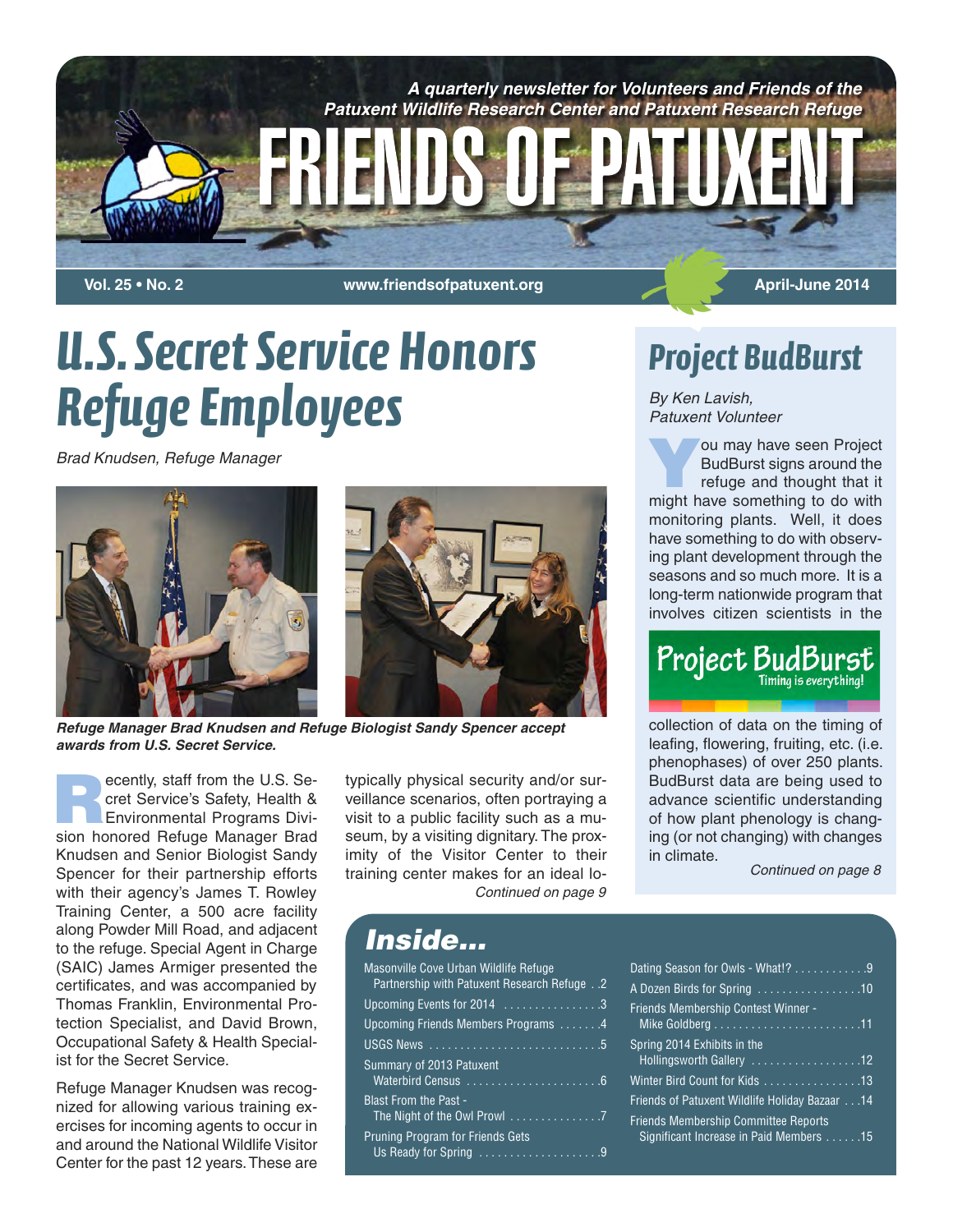# *Masonville Cove Urban Wildlife Refuge Partnership with Patuxent Research Refuge*

*USFWS Staff*

**Located near the Patapsco River,<br>
Masonville Cove serves as a<br>
dredging material containment** Masonville Cove serves as a facility. This facility is a repository for material dredged from the Baltimore Harbor. To mitigate impacts from the construction of this facility, the Maryland Port Administration and its local community, implemented a plan with three core elements: to restore Masonville Cove's natural area, to establish an environmental education center on site, and to secure seed funding for environmental education. Also, incorporated into this plan, is to remove or recycle more than 60,000 tons of debris from the area.

In May 2013, Masonville Cove competed nationally to be designated as an Urban Wildlife Refuge through the U.S. Fish and Wildlife Service (Service). The Service and Patuxent Research Refuge has been working with Masonville Cove partners (the Maryland Port Administration, the National Aquarium, Living Classrooms, the

Chesapeake Bay Field Office and the local community) for nearly two years to provide assistance with visitors services and wildlife management on the site. One of the main goals of the Urban Wildlife Refuge Initiative is to make the outdoors more meaningful and accessible to urban audiences. The partnership is developing innovative ways to enable urban audiences to learn more about the Refuge system, wildlife conservation, and to gain a greater appreciation for the outdoors.

The on-site Masonville Cove staff offers a wide variety of educational activities and field trip opportunities for K-12 audiences.Topics for activities revolve around the Chesapeake Bay and range from human impacts, rockfish populations in the Bay, land and sea explorations, to Chesapeake Bay wetland studies.

Youth visiting the Patuxent Research Refuge also have the opportunity to be involved with Masonville Cove's educational programs. Recently, two outreach programs, conducted by Masonville Cove's staff member Beth Lenker, offered up-close and interactive programs focusing on the Chesapeake Bay. One of the program activities included oyster dissection and study for ages 8-10, which also included an oyster-themed craft. Another program for Patuxent's Nature Tots introduced toddlers to Bay critters through interaction with live animals, stories, songs, and crafts. By participating in these programs, children, and parents alike, had the chance to learn about the Chesapeake Bay, develop an awareness of what lives in the Bay, and learn about some of the problems the Bay faces due to human impact.

With the combined efforts of Masonville Cove, Patuxent Research Refuge and various partners, this Urban Wildlife Refuge Initiative will provide a gateway for urban audiences to learn about natural resources and become environmental stewards. ■

*Friends of Patuxent* is published quarterly and can be read online or mailed to our Friends upon request.

Many of the newsletter contributors and other assistants are volunteers. There are regular contributors, however, we welcome and encourage all volunteers and Friends to submit items for the newsletter by sending or bringing them to:

> **Editor, Friends of Patuxent Newsletter National Wildlife Visitor Center 10901 Scarlet Tanager Loop Laurel, MD 20708-4011**

Or email to **Diana\_Ogilvie@fws.gov**

To become a member of the Friends of Patuxent or send a donation, please see "Membership Application" in the reverse side of the address page of the newsletter.

*We invite you to join!*

*Your membership/ contribution helps support the mission and programs at Patuxent*

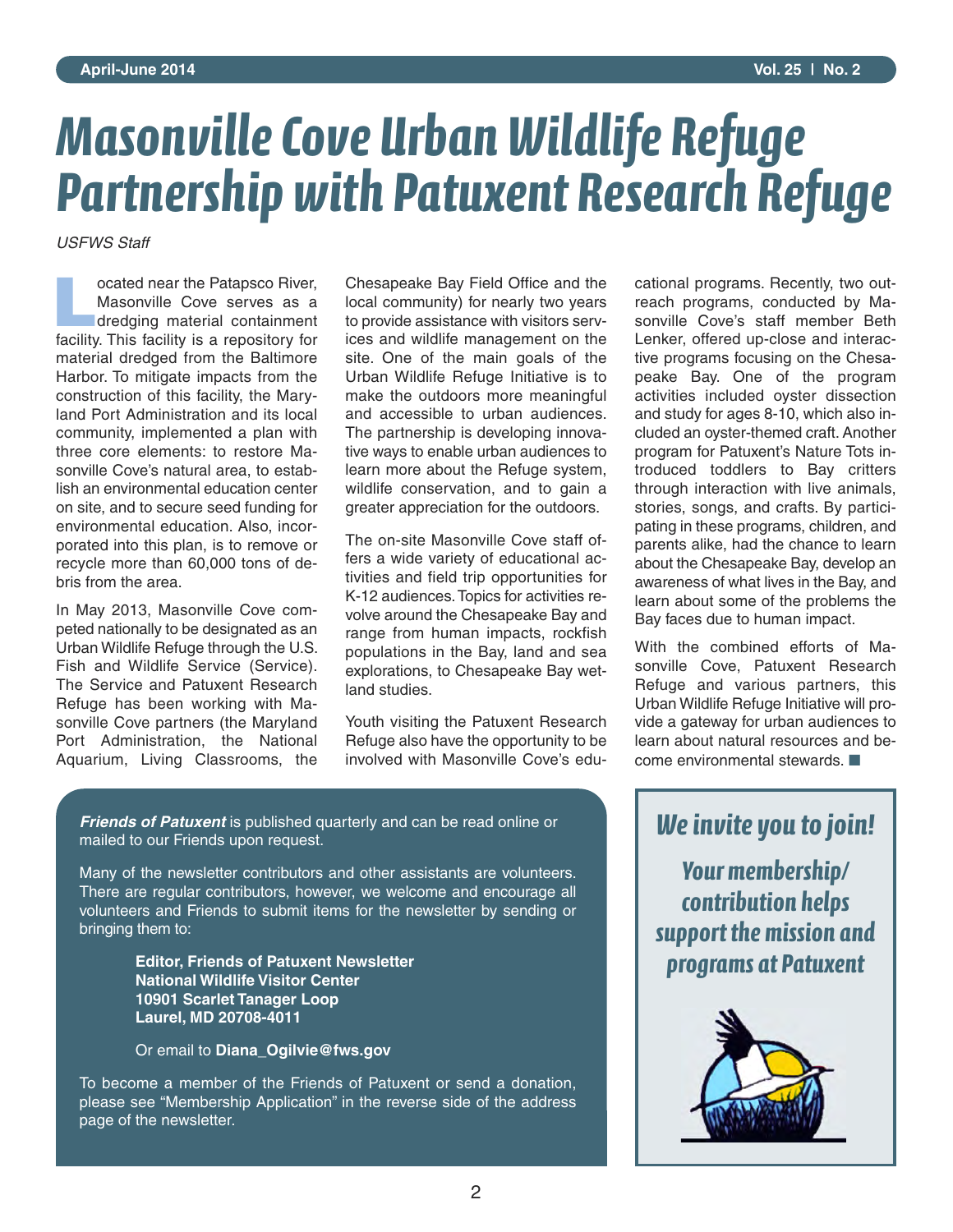# *Patuxent's Winter Bird Counts—2014*

*Dr. Chandler S. Robbins, (Emeritus) USGS-Patuxent Wildlife Research Center*

**EVERY Winter since 1995 Patuxent<br>
biologists have devoted two days<br>
to obtaining a representative biologists have devoted two days** count of winter bird populations on this refuge. First is the Christmas Bird Count sponsored by National Audubon where all of Patuxent's central and south tracts are within the Bowie 15-mile circle. Second is the Prince George's County Midwinter Bird Count in late January sponsored by the Maryland Ornithological Society which includes exactly the same Patuxent tracts.

Last year I compared 2012 and 2013 results of the Patuxent Christmas Counts. This year I am comparing the 2014 results of the Christmas Count on Jan. 1 with the Midwinter Count taken on Jan. 25 of the same year. The Christmas Count was taken on a beautiful clear day with bare ground, open ponds, light winds and temperatures between 30 and 42 degrees. The Midwinter count was on a cold windy day, 17 to 24 degrees with 3 to 6 inches of snow on the ground and the ponds almost completely frozen. Thirteen observers spent 42 partyhours on foot on Jan. 1; eight observers

The birds are listed in taxonomic sequence, Jan. 1, then Jan. 25, followed by comments where appropriate.

spent 24 party-hours on foot on Jan. 25.

Cackling Goose 1,1 (new midwinter species); Canada Goose 668, 1601; Tundra Swan 1,2;Wood Duck 5, 0; Gadwall 2,0; Black Duck 27, 0; Mallard 83, 0 (first time we have missed it); Pintail 1, 0 (new species); Ring-necked Duck 174, 5; Hooded Merganser 20, 0; Common Merganser 3 (new high count), 0; Great Blue Heron 2, 0; Sandhill Crane 2,2.

Black Vulture 13 (tied previous high), 2; Turkey Vulture 8,3; Bald Eagle 7, 2; Cooper's Hawk 1, 0; Sharp-shinned Hawk 0, 1; unidentified accipiter 2, 0; Red-shouldered Hawk 3, 2; Red-tailed Hawk 7,7; Killdeer 5, 0; Woodcock 1, 0; Wilson's Snipe 0, 2; Ring-billed Gull 7, 1; unidentified gull 0,1; Mourning Dove 41, 62; Great Horned Owl 0, 1; Barred Owl 1, 0; Belted Kingfisher 8, 1.

Red-bellied Woodpecker 53, 32; Yellowbellied Sapsucker 5, 4; Downy Woodpecker 44, 24; Hairy Woodpecker 15, 4; Flicker 66, 32; Pileated Woodpecker 16, 2; Phoebe 2, 1; Blue Jay 89; 42; Am. Crow 131, 35; Fish Crow 4, 0; unidentified crows 55, 7; Chickadee 97; 30; Titmouse 92, 40;White-breasted Nuthatch 34, 14; Brown Creeper 10, 1; Carolina Wren 85 (tied highest), 20; Winter Wren

40, 11; Golden-crowned Kinglet 61, 9; Ruby-crowned Kinglet 3, 0.

Eastern Bluebird 80; 15; Hermit Thrush 17, 15; Robin 282, 340; Catbird 1, 1; Mockingbird 30, 13; Brown Thrasher 2, 3; Starling 547, 461; Yellowrumped Warbler 4, 4; Pine Warbler 1, 0; Common Yellowthroat 1(new species), 0; Towhee 26, 18; Tree Sparrow 4,

17; Chipping Sparrow 1, 42; Field Sparrow 31, 32; Savannah Sparrow 1, 8; Fox Sparrow 3, 8; Song Sparrow 135, 68; Swamp Sparrow 63, 25; White-throated Sparrow 444, 157; Junco 306, 285; Cardinal 74, 41; Redwinged Blackbird 84, 34; Rusty Blackbird 2, 0; Grackle 50, 5; House Finch 11, 12; Goldfinch 54, 7.

Total species, 70 on Jan. 1, 55 on Jan. 25.

I thank the following observers for their participation [on January 25]: Daniel Boone, Vincent Bryant, Jane and Mark Chandler, Barbara Dowell, Janet Evander, M. Kwak, Mikey Lutmerding, Heather Martley, Ariell Mohr, Elaine Nakash, Claire Nemes, Bruce Peterjohn, Chandler Robbins, Jane Robbins, John Sauer, and Mark Wimer. ■

## *Patuxent Research Refuge Upcoming Events for 2014*

#### *Magnificent Whooping Crane Month*

**May 1st-31st, 2014 National Wildlife Visitor Center**

#### *Volunteer Appreciation Picnic*

**Sunday, May 18, 2014 4:30 pm NorthTract Wildlife Viewing Area**

You may sign up at North Tract or South Tract, or by calling or emailing **Diana\_Ogilvie@fws.gov**

#### *Kids' Fishing Day*

**Saturday, June 7th, 2014 8:30 am - 12:00 pm National Wildlife Visitor Center**

**FREE**; Call **301-497-5887** to register starting May 1st at 9:15am. **http://www.fws.gov/northeast/patuxent/**

#### *Wildlife Conservation and Recreation Day*

**Saturday, August 16th, 2014 10:00 am - 2:00 pm Patuxent North Tract Entrance**

**FREE**; 301-497- 5770 **http://www.fws.gov/northeast/patuxent/**

#### *Honey Harvest Festival*

**Saturday, September 20, 2014 9:00 am - 3:30 pm National Wildlife Visitor Center**

**FREE**; 301-497-5763 **http://www.fws.gov/northeast/patuxent/**

*Event participants with special needs should contact the Refuge at 301-497-5763 at least two weeks prior to an event to request special accommodations*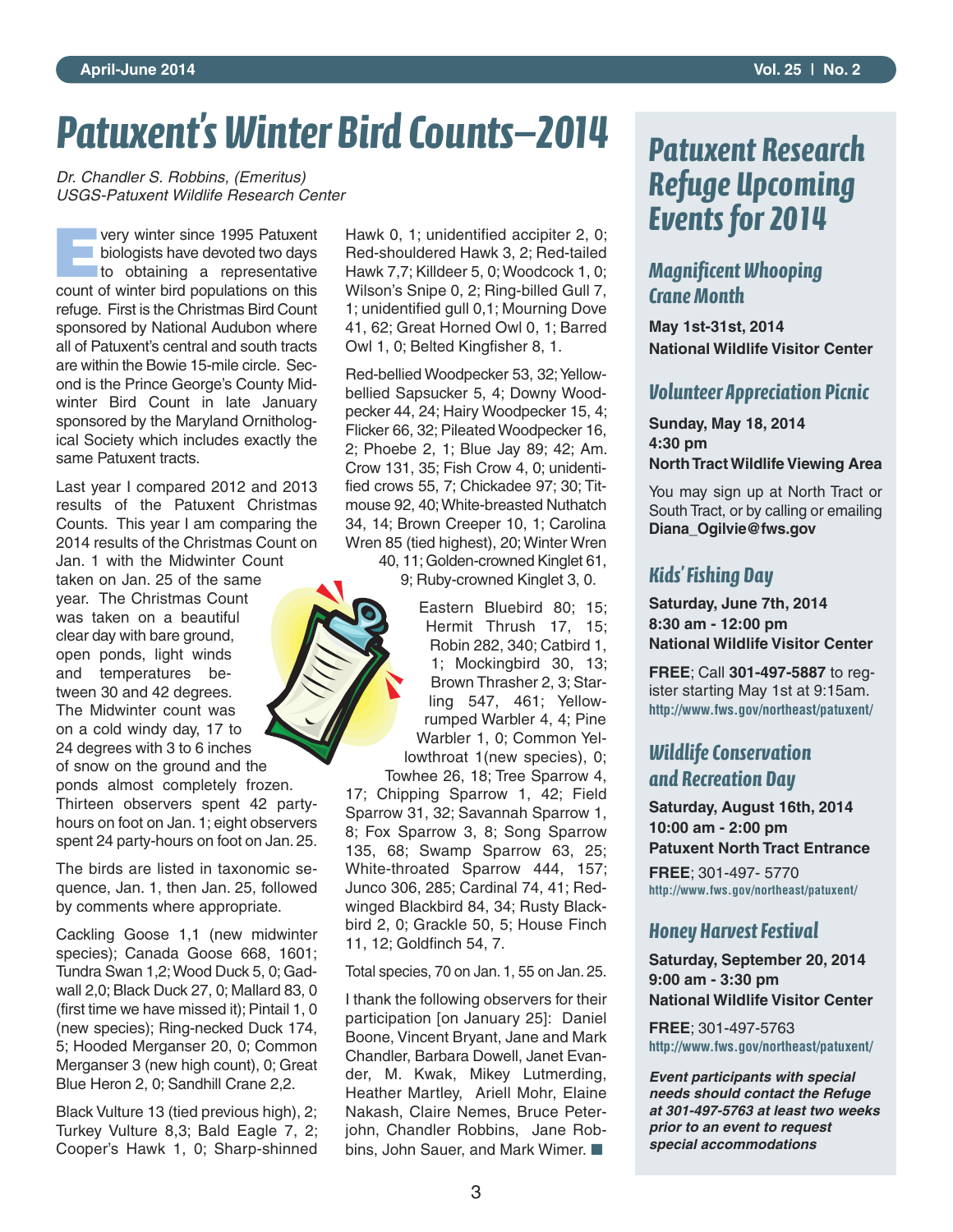# *Upcoming Friends Members Programs*

### *Special Friends-Sponsored Program*

*April 5, 2014-Impact of Climate Change on Wildlife*



Join us for an exciting presentation by Doug Inkley, Ph.D, Senior Scientist at the National Wildlife Federation. He will be speaking about the

impact of climate change on wildlife and wildlife habitat.

Dr. Inkley is a certified wildlife biologist with expertise in ecology

and wildlife management. He has worked on a broad range of wildlife issues including endangered species conservation, state wildlife funding, national wildlife refuge legislation, waterfowl conservation and wetlands

conservation. Among his many distinctive achievements, Dr. Inkley received the 2005 Conservation Education Award from The Wildlife Society as the lead author of the 2004 report Global Climate Change and Wildlife in North America. He also received the 2007 Communications Award from Ducks Unlimited for work on publicizing climate change impacts on wildlife.

**When:** Saturday, April 5, 2014 from 1:30 PM to 2:30 PM

**Where:** National Wildlife Visitor Center, Patuxent Research Refuge, Laurel, MD

#### *Photography Workshop Discounted for Friends Members May 10, 2014-Nature Images Photography Workshop*

This one-day workshop will be presented by photographer Sol Levine. Are you interested in ex-

pabilities with your digital or film camera?

panding your ca-

Learn about equipment, f-stop,

shutter speed, metering, composition, and more. The workshop addresses everything from disposables to top-of-the-line cameras.

Advanced registration and payment required. Fee is \$60.00 per person; \$50.00 for Members of

Friends of Patuxent. Send checks payable to Friends of Patuxent, National Wildlife Visitor Center, 10901 Scarlet Tanager Loop, Laurel, MD 20708; Attn. Photo Class. Please include your name, address and phone number.

**When:** Saturday, May 10, 2014, 9 AM to 4 PM

**Where:** National Wildlife Visitor Center, Patuxent Research Refuge, Laurel, MD

For more information, call 301-497-5887

#### *June Friends Members Program*

#### *June 7, 2014-Ospreys on the Patuxent*

Meet Greg Kearns, a M-NCPPC Park Naturalist for over 30 years at Patuxent River Park in Croom, MD, who will talk about Ospreys, the often-seen "fish hawk" of local rivers and the Chesapeake Bay, with photos and video by Greg Kearns. He will share some of his experiences from over 30 years of observing ospreys. His

program will cover osprey biology on the Patuxent River, the provision of nesting platforms, efforts to increase their numbers, his banding



program with the public, and more.

Greg Kearns, is an accomplished photographer, worldwide traveler, leader of eco-tours both here and abroad, expert birder, licensed bird-bander, as well as a renowned authority on Ospreys, Sora Rails (an elusive bird of the marshes), and wetland ecology at Jug Bay on the Patuxent River.

**When:** Saturday, June 7, 2014; 12:30-2 PM

**Where:** National Wildlife Visitor Center, Patuxent Research Refuge, Laurel, MD

Registration is required. Please call 301-497-5887 to sign up; you'll be asked for your membership number.

*No registration required.*



### *Visit us on Facebook and Twitter*

**https://www.facebook.com/PatuxentResearchRefuge https://twitter.com/USFWSNortheast/status/78546358377783296**

4

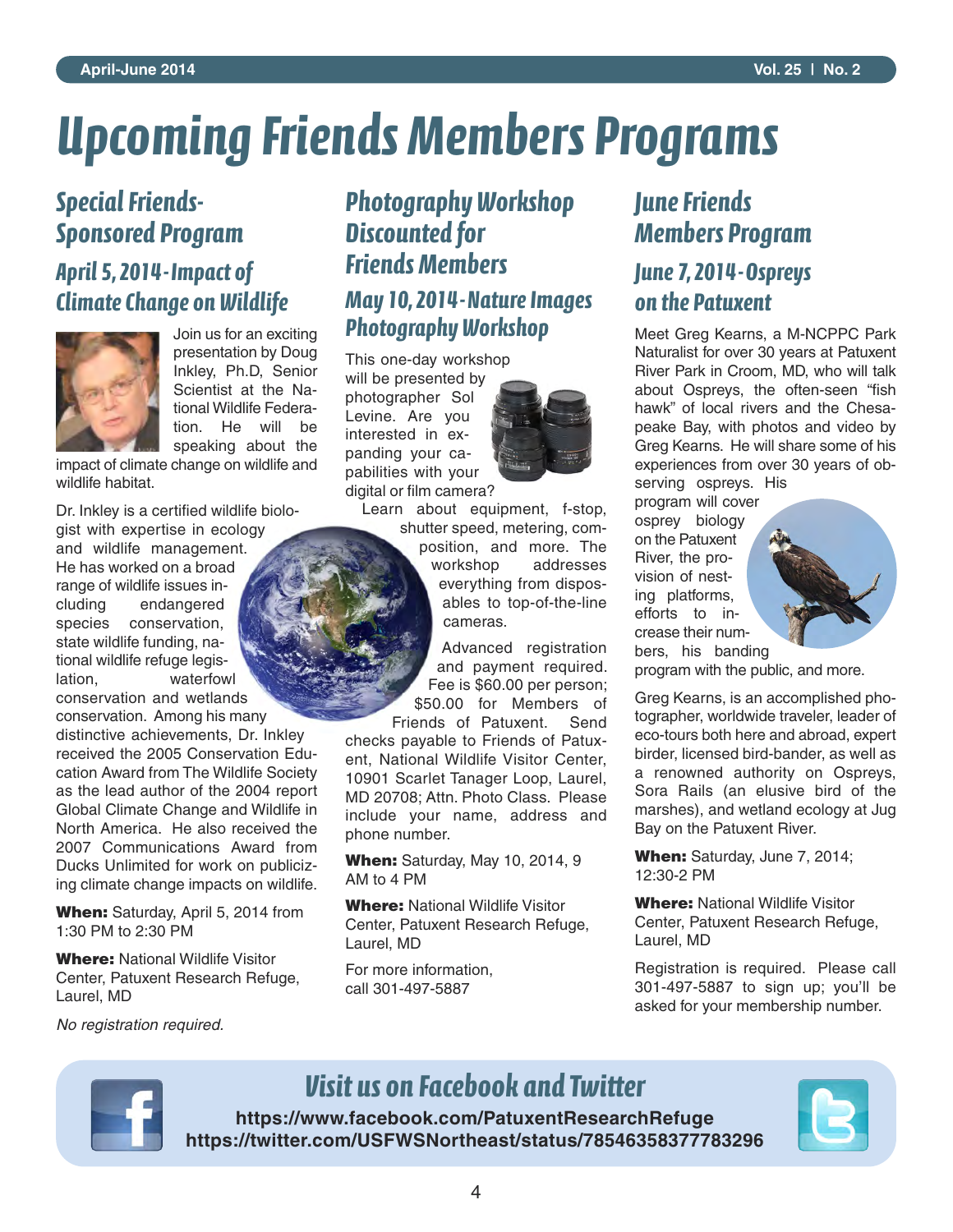# *USGS News*

*Article submitted by Jenn Hill, PRR Staff*

**R**ecently Sam Droege, of USGS, and his *"Intimate Portrait of Bees"* was featured on the National Geographic Web site. In the article (by Jane J. Lee), several of "Sam's bees" are shown in stunning detail. Sam and fellow researchers utilize technology developed by the U.S. Army to capture intimate detailing of a variety of bee species.

Follow the link below to learn more about pollinators and to see these beeutiful pictures:

http://www.nationalgeographic.com/fea tures/140114-bee-native-macrop h o t o g r a p h y - i n s e c t s science/#.UyH6uoUl3NX



The pictures are all public domain. There are about 1500 or so at http://www.flickr.com/photos/usgsbiml/

You can search the site and look for any Patuxent specimens. Use any that you like in any way that you like.

- All pictures are public domain
- No need to ask our permission to use in any way
- Feel free to let others know
- Useful for displays, posters, etc.
- Pictures are very high resolution and can be printed at 4 X 5 feet without losing detail





Instructions for downloading USGS Bee Inventory and Monitoring Program Pictures from the Flickr site.

Go to the Flickr site

http://www.flickr.com/photos/usgsbiml

You can then search our site for the pictures you want or go to one of the pre-existing "sets."

Click on the picture you are interested in. The picture's own web page will show up with that picture's details and comments.

http://www.flickr.com/photos/usgsbiml/8136793861/in/photostream



## *CCP Up-date*

In the last newsletter Refuge Manager Brad Knudsen referenced the completion of Patuxent's CCP which is available on-line or via compact disc. For more information regarding the CCP, or to view the document, please visit the link below. If you have any questions or need help accessing the file, contact Brad Knudsen at 301.497.5582 or Jennifer Hill at 240.882.0360.

http://www.fws.gov/northeast/planning/patuxent/finalccp.html ■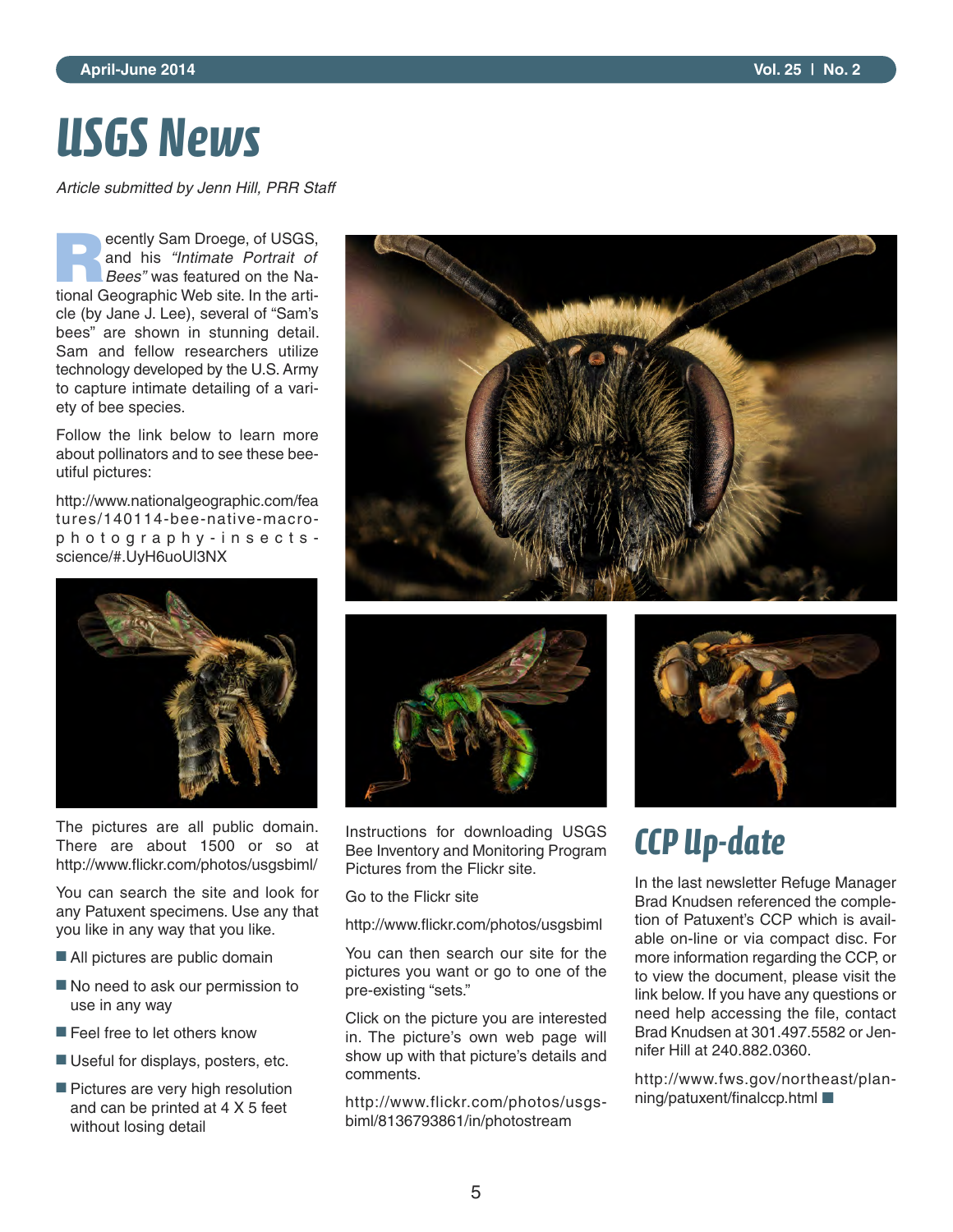# *Summary of 2013 Patuxent Waterbird Census*

*By Frank McGilvrey - Volunteer/Biologist*

urveys of waterbird species on the Patuxent Research Refuge have been conducted weekly since 1997. Surveys cover about 50 wetland areas encompassing approximately 500 acres, plus approximately 3/4 mile segments each of the Patuxent and Little Patuxent Rivers. The amount of wetland habitat has varied considerably over the years due to drought, beaver activity and artificial drawdowns. The purposes of the census are to identify waterbird species, their distribution on the refuge, and most important, their long-term population trends.

Weather is one of the most important factors impacting waterbird numbers. Precipitation in 2013 was below normal most of the year, but severe enough to have serious impacts. Water levels remained adequate until late summer.

Waterfowl - Four of the five nesting species; Canada goose, mallard, black duck and hooded merganser are here year around. Resident populations are supplemented by spring and fall migrants. Wood ducks arrive in late February and are usually gone by the end of October. Canada goose numbers were about the same as 2012, but still well below the long-term average (1996-present). Mallard and black duck numbers have crashed. Neither were present this summer. Black ducks were at record lows. Hooded mergansers have also been in a steep decline, and were not present this summer. Numbers were slightly above last year's record low. Wood duck numbers were the same as 2012, and at the longterm average. Ring-neck ducks are by far the most common migrant/wintering duck.They are present from the end of October until mid-April. Numbers were at a record high in 2013; much higher



than any previous year. The only other common migrant duck is the greenwing teal. Numbers fluctuate considerably from year to year. Numbers this year were considerably above the longterm average. A number of other species of ducks occur in spring and fall. We recorded the first surf scoter seen on the Refuge.

Common wading birds include great blue heron, green heron, and great egret. The great blue is a year around resident. Green herons arrive in March and depart by the end of October. Great egrets are usually only present after the nesting season in late summer and early fall.We get a few American bitterns in spring and little blue herons (primarily juveniles) in late summer. Our blue heron nesting colony was

abandoned. Numbers for the year fell to the second lowest on record. Green herons maintained their numbers at the long-term average. Great egrets were uncommon this year, and no little blue herons were recorded.

Common shorebirds include killdeer, Wilson snipe, solitary and spotted sandpiper and yellowlegs. Only killdeer are present year around. All others are spring and fall migrants. Numbers are heavily affected by waterlevels on the impoundments. Except for killdeer and snipe, shorebirds are most abundant when there is an abundance of bare ground in the impoundments created by natural or artificial drawdowns. For the first time in a number of years, we drew down several Central Tract impoundments. In addition to the common species, several uncommon species were attracted including least sandpipers, semi-palmated sandpipers and both yellowlegs. Killdeer and snipe numbers were well above the longterm average.

Other waterbird species include belted kingfisher and pied-billed grebe. The kingfisher is present year around. Grebes are primarily migrants with a very small breeding population. They are not present during the winter. Kingfisher numbers were at the longterm average. Grebes were well below last year's near record, but still at the longterm average.

We also track bald eagles and ospreys. Eagles are present year around. Ospreys are present from March to October. Eagles have increased every year until 2011 and then leveled off. Ospreys peaked in 2005 and then turned downward. ■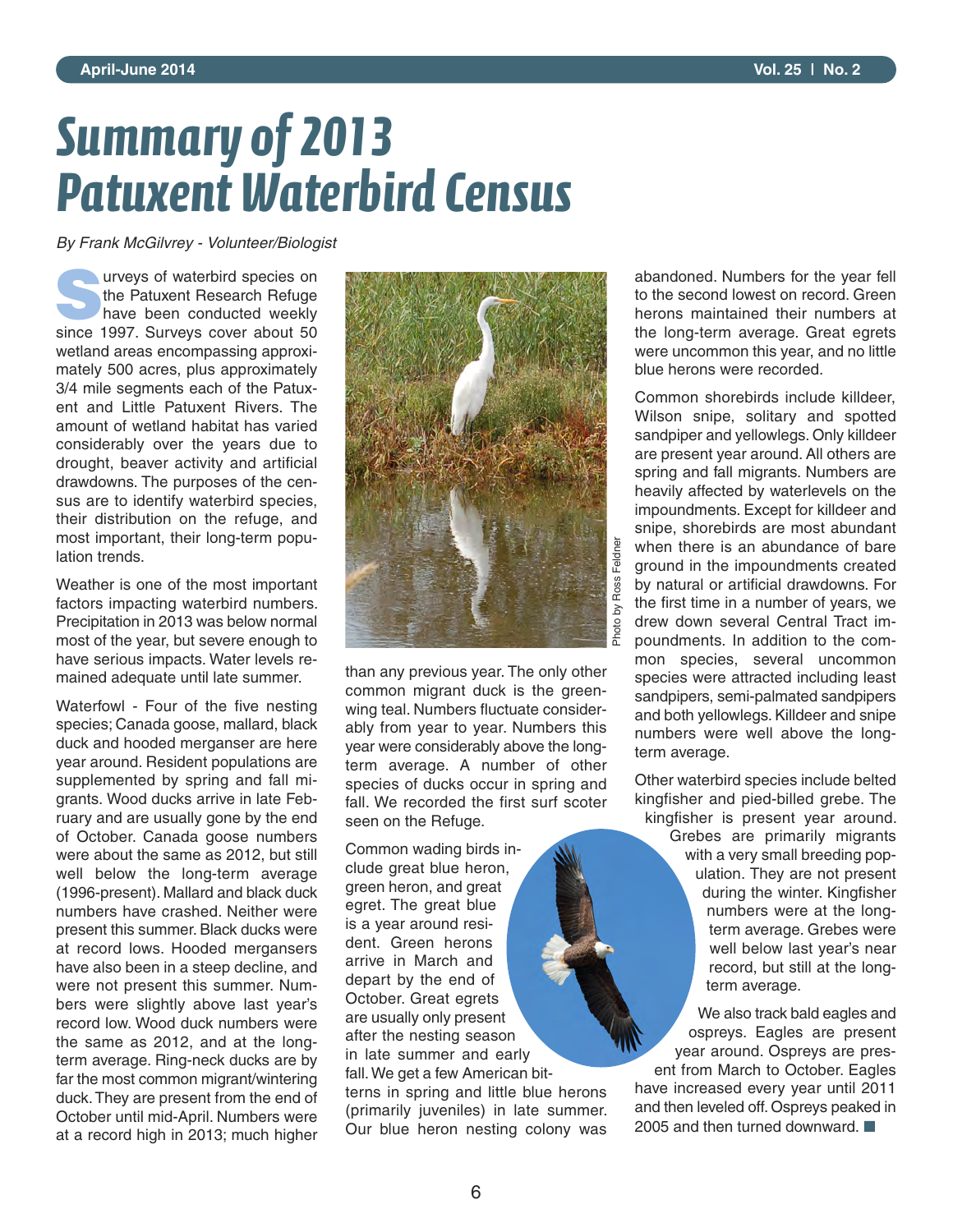# **Blast From the Past-Reprinted from the March 2001 Friends Newsletter** *e Night of the Owl Prowl*

*By Jerry Persall*

**G**oing on an Owl Prowl might not come up immediately as one of your first choices for a midwinter Sunday evening outing but it did for me recently. In the past couple of months, I'd finished the fifteen-hour long program of volunteer training to qualify as a volunteer naturalist at the Patuxent Research Refuge. Prowling for owls at night with a seasoned naturalist came up on the list of January activities and piqued my interest. I sometimes have odd interests and they are diverse if nothing else.

What does one do on an owl prowl? One practices the naturalist shuffle. After an informal owl briefing by Rod, the leader, in the warm North Tract Visitor Contact Station, we head out into the almost dark night.The key is to walk silently.The shuffle goes like this: walk a ways down the road, stop, stand still, and listen for the night sounds. After several minutes of silence among a group of fifteen adults and very well behaved children Rod tries out his owl vocalizations: *Hoo, hoo-oo, hoo, hoo.* Rod has been guiding monthly owl prowls for nine years. He's good. If I were a Great Horned Owl (*Bubo virginianus*), I would answer Rod, maybe even venturing closer to investigate as we all hoped.

Listening to the silence is the key to owl prowling. After no response, we do the naturalist shuffle a little further down the road. Woodland habitat flanks the asphalt. Another trick is to scan the tree line looking for movement; usually lateral movement of an owl flitting from a dark tree branch outlined against the not quite dark night sky. No reply from the Great Horned so Rod tries for the Barred Owl (*Strix varia*): *hoohoohohoo, hoohoo-hoohooaw.* The *aw* at the end is characteristic.



Nature walks, either solitary or with groups, are mostly about listening and seeing, learning to quiet the inner self and blending in with the habitat so that you master that difficult art of experiencing things from the point of view of the flora and fauna. As such, it is a sort of practiced *gestalt* and the great naturalists learn to do it instinctively with experience. It is the reason amateur astronomers brave winter nights to star gaze and it is the motivating factor for fishermen, birders, and deer hunters. It is the "being there in the now" that draws us out to wilderness anytime of the year.

Owls are nocturnal birds of prey with extraordinary night vision and keen hearing. Often called silent killers or flying tigers, they have modified feathering that makes their swooping flight soundless, almost moth-like. The last thing a prey animal such as a vole, mouse, or frog knows is the instant killing impact of extended talons. More often than not, it is final; there is no escape.

Tonight there is no answer from the Barred Owl either, in spite of Rod's professional entreaties. It is a windless and still 38 degrees. The continuous cloud cover is low and a passing commercial airliner's flashing strobe lights barely penetrate to the forest below. A fine mist is suspended in the night air. It is not cold. I have learned through the years that it is not cold until I have to put on gloves and they are stuffed inside my fleece jacket. It is the kind of night where even the animals have decided to hunker down. Not even deer snorts are heard, all of which may explain why in our hour-long owl prowl we discover no owls.

Except for one. Before the 7:00 pm start time I volunteer to drive back down to the refuge's electronic entrance gate to make sure the visitors know they must approach closely to the gate for it to open. Halfway down the mile-long road a huge bird of prey swoops across the road in the front of my headlights. It is a Great Horned Owl or a Barred Owl (my guess); I'm not that skilled at discerning owl field marks in night flight yet. But it *is* an owl and instantly there is that rush of adrenaline inside of me. Only a two-second sighting and my primitive reptilian brainstem involuntarily moves me to gasp with fear. I am immediately elated and only later disappointed that the rest of the group didn't get to see a single owl.

Nature doesn't always display its mysteries on demand. It takes going out from time to time and meeting it more than halfway. You have to make the effort. But I'm something of a budding owler and perhaps many of the people in the group are not. I studied owls a couple of years ago in the USDA graduate school on my progress towards the Certificate of Accomplishment in Natural History Field Studies. I've seen every kind of owl that prowls the local region. Maybe that's why I alone got the solitary owl sighting: as some kind of reward for taking serious interest in them recently! *Continued on page 9*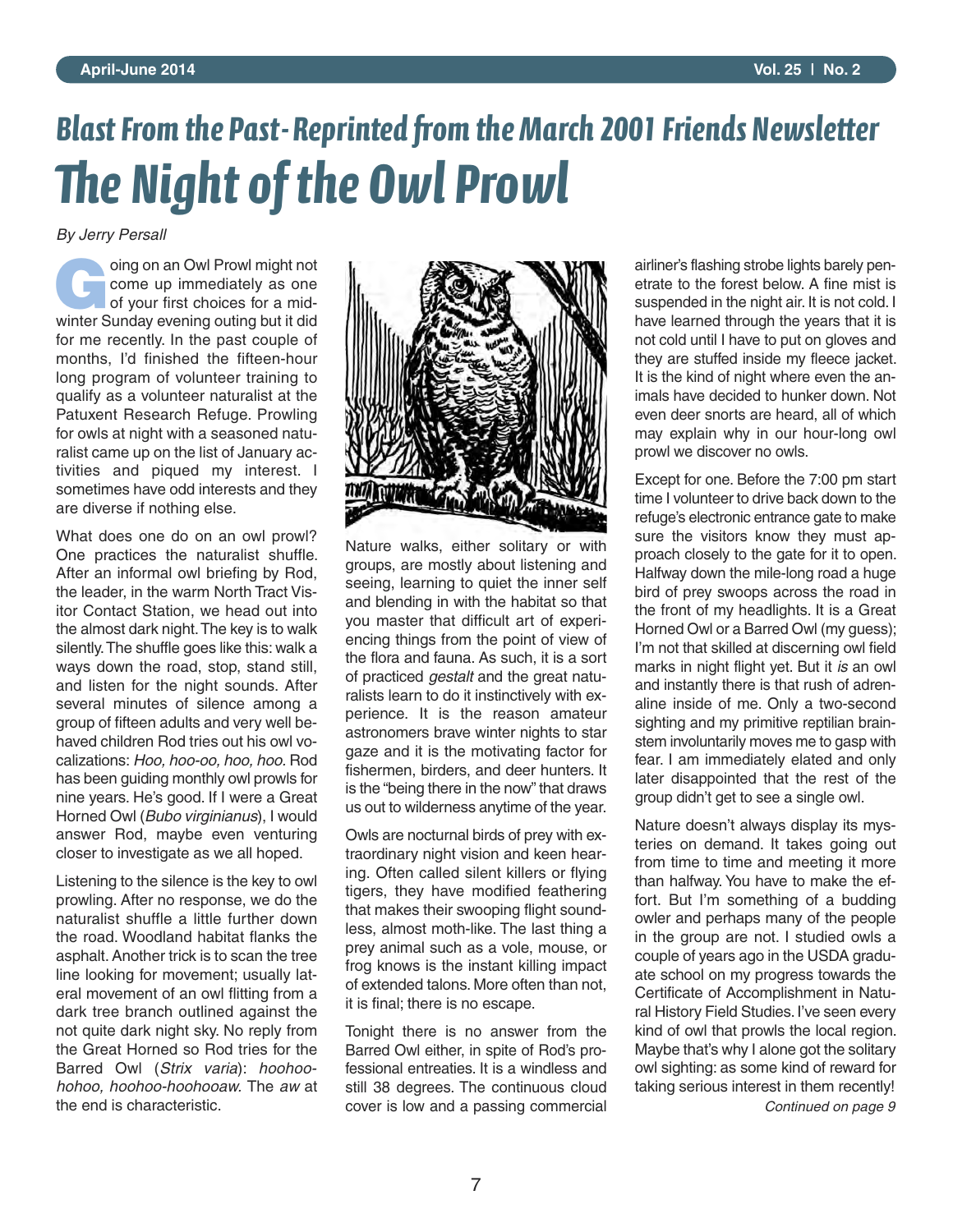#### *Project BudBurst*

*Continued from page 1*

Phenology is the study of the relationships between biological phenomena such as flowering, seed production, and migration, in relation to season and climate. It can be thought of as the science of appearance.

Why is phenology important? Many plants, animals, and other organisms have evolved together. Some of the organisms form beneficial relationships based on the synchronized timing of their phenophases to serve as pollinators, seed dispersers, food providers, etc. The organisms may use different prompts to trigger their respective phenophases. The three common triggers of phenophases are temperature, day length, and rainfall. It is possible that climate change will cause the tim-



*Ken Lavish examing buds*

ing to become out of sync, which may in turn cause some species' populations to decline. Phenological data provide value for understanding the interactions between organisms and their environment and for assessing the impacts of climate change.

Project BudBurst is co-managed by National Ecological Observatory Network (NEON) and the Chicago Botanic Garden. The venture receives its primary funding from the National Science Foundation.

The project started in 2007. It is expected to run for at least 30 years, which is the life span of the National Ecological Observatory Network (NEON). NEON, itself, is a continental-



scale observatory that is charged with measuring the causes and effects of climate change, land use change and invasive species on U.S. ecosystems. Data, educational resources and scientific infrastructure for research are freely provided to anyone interested in studying these issues. Patuxent first became involved with Project BudBurst in 2012.

The goal of Project BudBurst is to enable a widespread audience to: *Understand* the impacts of changing climates on plants and their phenology, **Engage** in and understand the scientific process, *Observe* plants, and *Contribute* phenological data to educational and scientific communities for learning and research.

Patuxent Research Refuge is one of 14 wildlife refuges, six botanical gardens, three national parks, 10 community partners, and thousands of individuals that contribute to the project.

Anyone can participate in Project Bud-Burst. Participants are individuals from all walks of life, including teachers and their students, volunteers, gardeners, amateur naturalists, families, and more. Individuals can take part in Project BudBurst at home, at work, in the schoolyard, at a local botanic garden, on vacation, at Patuxent or wherever they find plants that interest them. Even one time observations are welcomed. Project BudBurst is always looking for more individuals and organizations to participate and contribute their observations of plants.



*Virginia bluebells Black-eyed Susan*

Patuxent's BudBurst volunteers track the phenophases of 10 plants over their growing seasons. Monitored plants are located in both the North Tract and the South Tract.

#### *North Tract Plants:*

Black-eyed Susan New England aster Pawpaw Southern arrowwood Virginia bluebells

#### *South Tract Plants:*

Common milkweed Mountain laurel Red columbine Skunk cabbage **Spadderdock** 

All of this talk about climate change brings up a question: What will happen when worms take over the world? Global Worming!

A haiku found on their website summarizes the essence of Project Bud-Burst:

#### *Engage in science Discover phenology Observe changing plants*

More information on Project BudBurst and NEON can be found at http://budburst.org/index.php and http://neoninc.org/, respectively. ■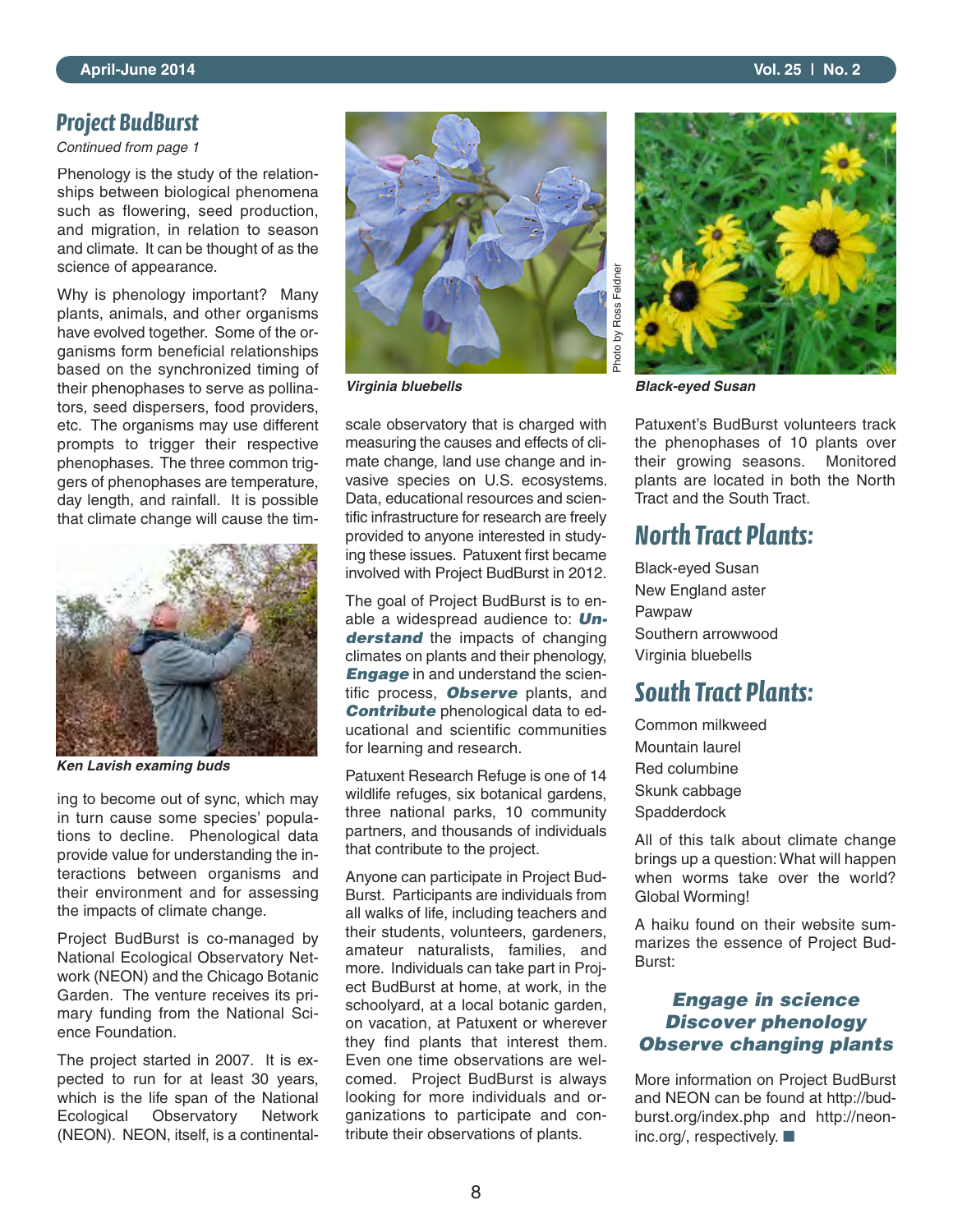## *Pruning Program for Friends Gets Us Ready for Spring!*



**For 14 attendees, Joe DiGiovanni, Master Gar-**<br> **For dener, Friends member and Refuge volunteer, spelled out do's and don'ts of pruning shrubs and** dener, Friends member and Refuge volunteer, trees in his fascinating presentation "Pruning for the Health of It" on March 1. Joe pointed out that it helps to have the right equipment to do a good job and there are lots of choices out there. By trimming and pruning in the right places, you'll end up with an attractive tree or shrub that catches the eye of your family, friends and neighbors. Pruning not only gets your plants in shape, but can get you in shape - it can be a good work-out. So, get pruning for the health of it!

Thank you Joe, for taking time to do this program for Friends members and their guests.

## *Dating Season for Owls-What?!*

**WAGE STATE STATE OF STATE OF STATE OF STATE STATE STATE STATE STATE STATE STATE STATE STATE STATE STATE STATE STATE STATE STATE STATE STATE STATE STATE STATE STATE STATE STATE STATE STATE STATE STATE STATE STATE STATE STA** Burley, volunteer and Friends Board and guided walk for Friends members called "Owls Are a Hoot" at North Tract that evening. Friends Members and one guest listened to Rod as he shared owl facts and cool calls. Then we walked along Wildlife Loop and listened for owls. After calling for a barred owl, we finally heard two barred owls hoot back at us. What a thrill. Rod described their communication as: "We know you're there but we're not interested. We're "dating" and going to build a nest for our family, so go away." And they didn't hoot any more.

Thanks Rod for sharing your knowledge and this terrific opportunity to witness nature in action.



## *Calling for Your Articles and Photos Please*

**W**e're looking for articles—your articles—and cool photos for future Friends newsletters. You don't have to be a professional writer. Just jot down a paragraph or two about a nature topic dear to your heart. Or send us a photo or two of a beautiful plant, cute wild critter, or people at a Refuge or Friends event. And if you will, please include a caption for your photos.

Please consider sending us your article and/or your photos for your next newsletter. Make sure to title your article and include your name and volunteer position. When you send it, put Newsletter Article in the Subject Line of your email. We'd like to hear from YOU. Here's where to send them: Diana\_ogilvie@fws.gov or jelatham@verizon.net . Thank you so much!

#### *U.S. Secret Service Honors Refuge Employees*

*Continued from page 1*

cation, and saves valuable time in their jam-packed training modules.

Biologist Spencer was recognized for her assistance with a recent bird survey on the Training Center grounds. Her expertise in survey protocols, as well as in bird ID were paramount to the survey being successful. The survey resulted in 37 species being identified on the Secret Service's site, with Acadian Flycatcher, Blue-Grey Gnatcatcher, and Pine Warbler being the most numerous.

SAIC Armiger expressed his appreciation for the refuge's assistance in helping them meet their mission requirements, as well as helping them learn more about, and becoming better stewards of, the natural resources that occur on their property. He stated they would like to achieve more in the natural resource arena on their lands, and looked forward to additional opportunities to work together. ■

### *e Night of the Owl Prowl*

*Continued from page 7*

But still, I wish it had been a shared group experience, at least so the children could have felt the thrill of discovery. Nonetheless, we had the shared experience of shuffling down the road, stopping to silently listen, and hearing a grown man imitate owl calls in the dark. It is, in fact, an odd experience to hear a human voice call for owls. We were disciplined amateurs, attentive, serious, carrying no flashlights to spoil the *gestalt* and alert those nocturnal hunters, the flying tigers that evidently were settling in for the evening. And that overwhelming silence of the night, with naked woodland branches silhouetted against the dying of the light, just may have made up for their disappointing absence. It may even be definitive proof that, with a good group leader and interested persons out for an owl prowl, owls are sometimes optional. ■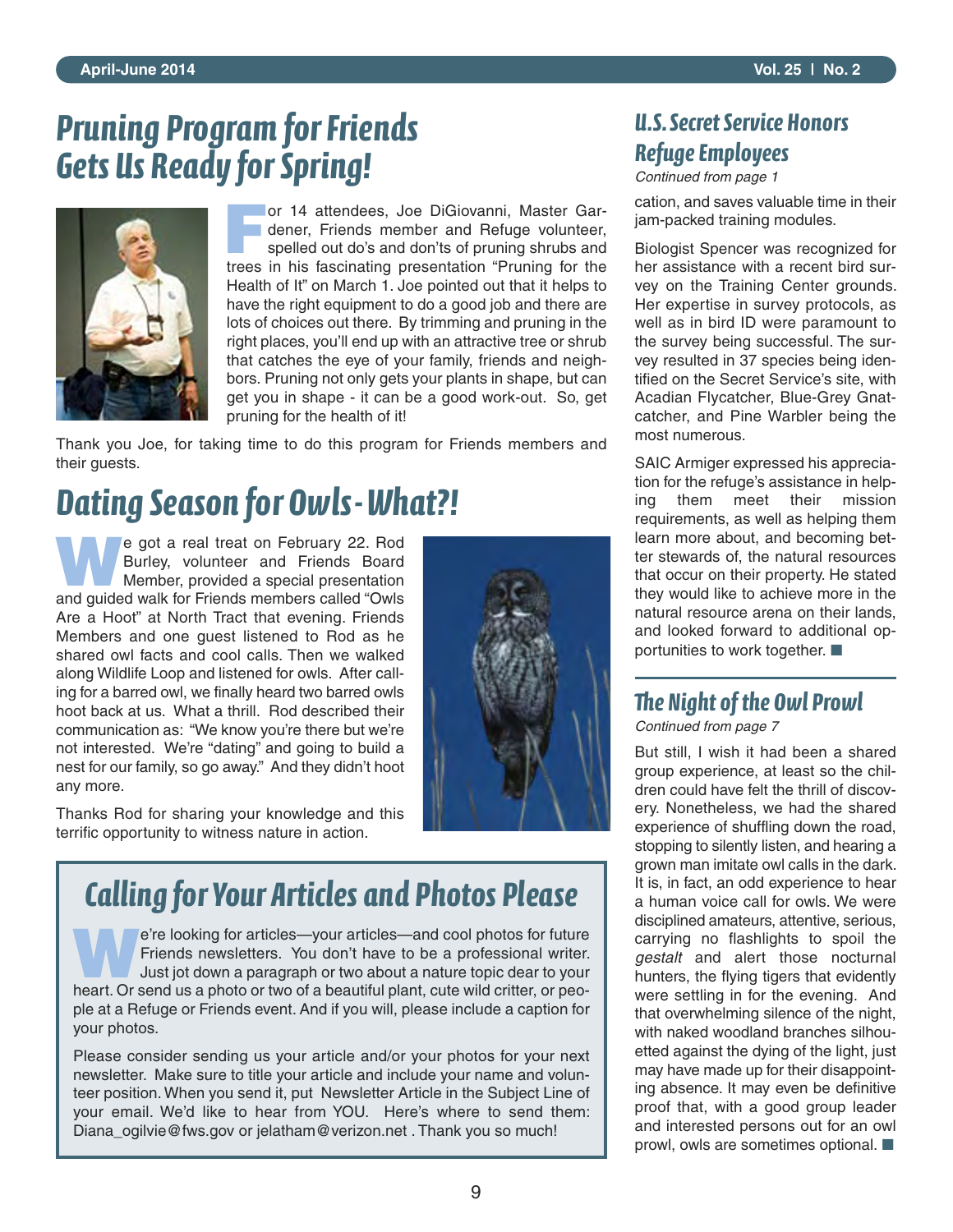# *A Dozen Birds for Spring*

*Helen Alexander, Patuxent Volunteer*

**Solution Spring it was thought best to give you a 'baker's dozen.'** Spring it was thought best to give you a *'baker's dozen.'*

#### *1. American Robin*

Known across America as the harbinger of spring, his loud "Cheer-up, cheer-up, cheer-up" is especially loud and often repeated in the spring. The Robin also has characteristic chuckling and harsh "chip"



calls that you will soon come to recognize as you observe them here and in your own neighborhood.

### *2. Red-winged Blackbird*

Another characteristic sound of spring at Patuxent is the musical, often repeated burble of the Red-winged Blackbird. "Purple-dee, purple-dee, purple-dee" he sings over and over again, flashing his bright red wing patches in synch with his song.

#### *3. Baltimore Oriole*

One of the most musical of bird songs, listen for a clear whistled melody coming down from high in the trees on the refuge. Sibley renders this song, "pideo tewdi tewdi, yewdi, tew tidew," which is about as good as one can do given the high-pitched whistling tone of the real song.

### *4. Orchard Oriole*

The song of the Orchard Oriole sounds like a shortened, slightly less musical version of the Baltimore Oriole. With time one will come to recognize the tonality of the 'Oriole' sound. The Orchard Oriole also



sings from high in a tree but it likes younger trees better than the Baltimore Oriole which tends to prefer

tall, mature trees.

### *5. Wood rush*

Many consider the Wood Thrush the premier songster of the forest. In truth the song has several phrases only the third of which is the musical "ee-o-lay" fluted whistle for which the bird is so famous.



The song can be rendered, 'wheet' (rising whistle), pause, "churr", (not very musical), pause, "ee-o-lay", pause, and finally two or three short whistled notes ending with a final twangy "churr." The song is somewhat varied depending on location (local accents!) and may abruptly end mid-way as interruptions in the environment dictate-predator, especially a juicy bug, encroachment of another Wood Thrush in its territory, etc. Look for the Wood Thrush in the understory in edge habitat, although it may occasionally sing from the top of a tree or in the middle of the forest.

### *6. Northern Parula Warbler*

Listen for a persistent, but not very loud, "b-r-r-r-r-zip" the first part a buzzy trill, followed by a pronounced 'chip' sound at the end. This is repeated over and over again when it arrives at Patuxent, but ends



abruptly by the end of May or early June when he has established his territory and attracted a mate.

### *7. Prairie Warbler*

The song of the Prairie Warbler may be rendered, "zoo, zoo zo zozozozo, zeet, indicating the slightly buzzy quality to its ascending, whistled vocalization.



### *8. Palm Warbler*

The song of the Prairie Warbler is easy to confuse with the Chipping Sparrow, but while the cadence for both is a fast trill, that of the Palm Warbler is rather musical, whereas the song of the Chipping Sparrow is a dry fast rattle.



# WE SALUTE AND APPLAUD OUR VOLUNTEERS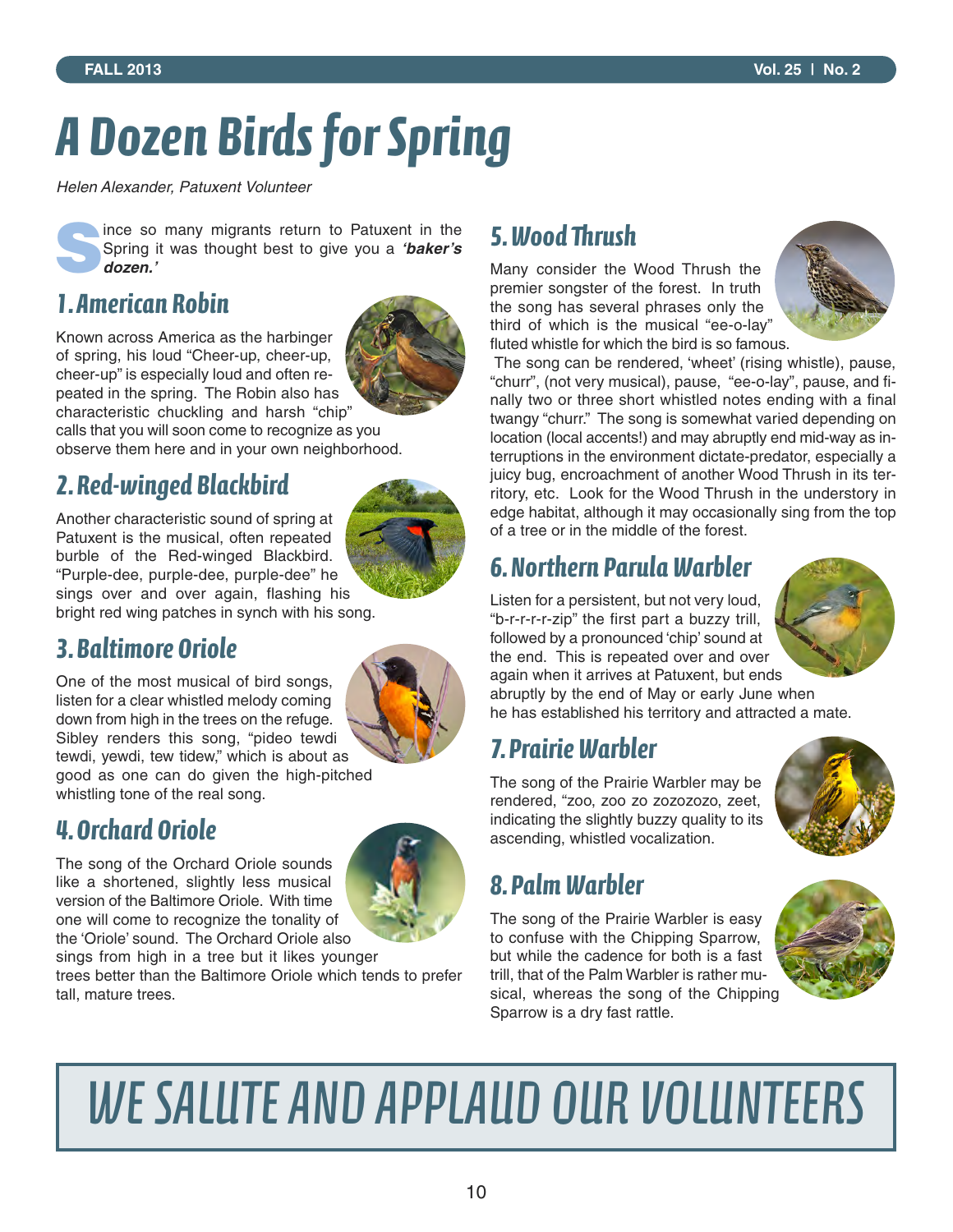#### *9. Black-throated Blue Warbler*

Somewhat raspy, the song of the Blackthroated Blue Warbler often has just three distinct phrases, which may be thought of as, "zoo-zo-zhee". The first two notes are de-

scending and the final note tends to be ascending and louder. This is one of the easier Warblers to spot as it prefers the understory.

### *10. Common Yellowthroat*

One of the most persistent and common birdsongs you will hear on the refuge in spring (and through the summer as well) is that of the Common Yellowthroat. Its song is often rendered, "witchety, witchety,

witchety," which it repeats over and over again often from a Willow tree. It likes low-lying wet areas where you are sure to hear it singing even on overcast days.

#### *11.Yellow Warbler*

The song of the Yellow Warbler may be thought of as, "sweet-sweet, I'm so sweet." It likes wet areas and willows as does the Yellowthroat.



Another common Warbler of Patuxent, the song of the Redstart can be heard often in the spring. Sibley renders it, "tsee, tsee tsee tsee tzirr" indicating that the last note is slurred and rising in tonality. Look for it, too, in the understory.

#### *13. Ovenbird*

Along the Laurel Trail beginning in mid-April, you will hear the persistent, "Teacher, teacher, teacher, teacher" song of the Ovenbird. Look for him singing from a low branch or from a log on the forest floor.



#### *14. Killdeer*

#### *(okay, one more than a baker's dozen!)*

The Killdeer, calls its name in high, piercing tones as it flies over the Visitor's Center and Lake Redington in the spring: "Kill-deer, Killdeer, Killdeer."



## *Friends Membership Contest Winner-Mike Goldberg*



oin us in congratulating Mike Goldberg, Friends<br>
member for 3 1/2 years, who has won the<br>
Friends Membership Contest, which ended on member for 3 1/2 years, who has won the February 28. You may know that among other volunteer work, Mike assists Dennis Hartnett with school groups, works at North Tract, helps out with Friends and Refuge events, and staffs the front desk at the Visitor Center. Mike is great at chatting up the Refuge to visitors, and encouraging people to join the Friends organization. As the winner of the Friends Membership Contest, Mike selected a \$50 gift certificate from Homestead Gardens in Davidsonville, Maryland. Congratulations Mike!!!

## *We invite you to join!*

*Your membership/contribution helps support the mission and programs at Patuxent. You also receive the following benefits:*

- Quarterly newsletter (mailed on request or go to www.friendsofpatuxent.org)
- 10% discount in our Wildlife Images bookstore and other area refuge bookstores
- Attendance at member functions
- Participation in on-site educational programs
- Sense of accomplishment in providing many opportunities for wildlife-related recreation, education and research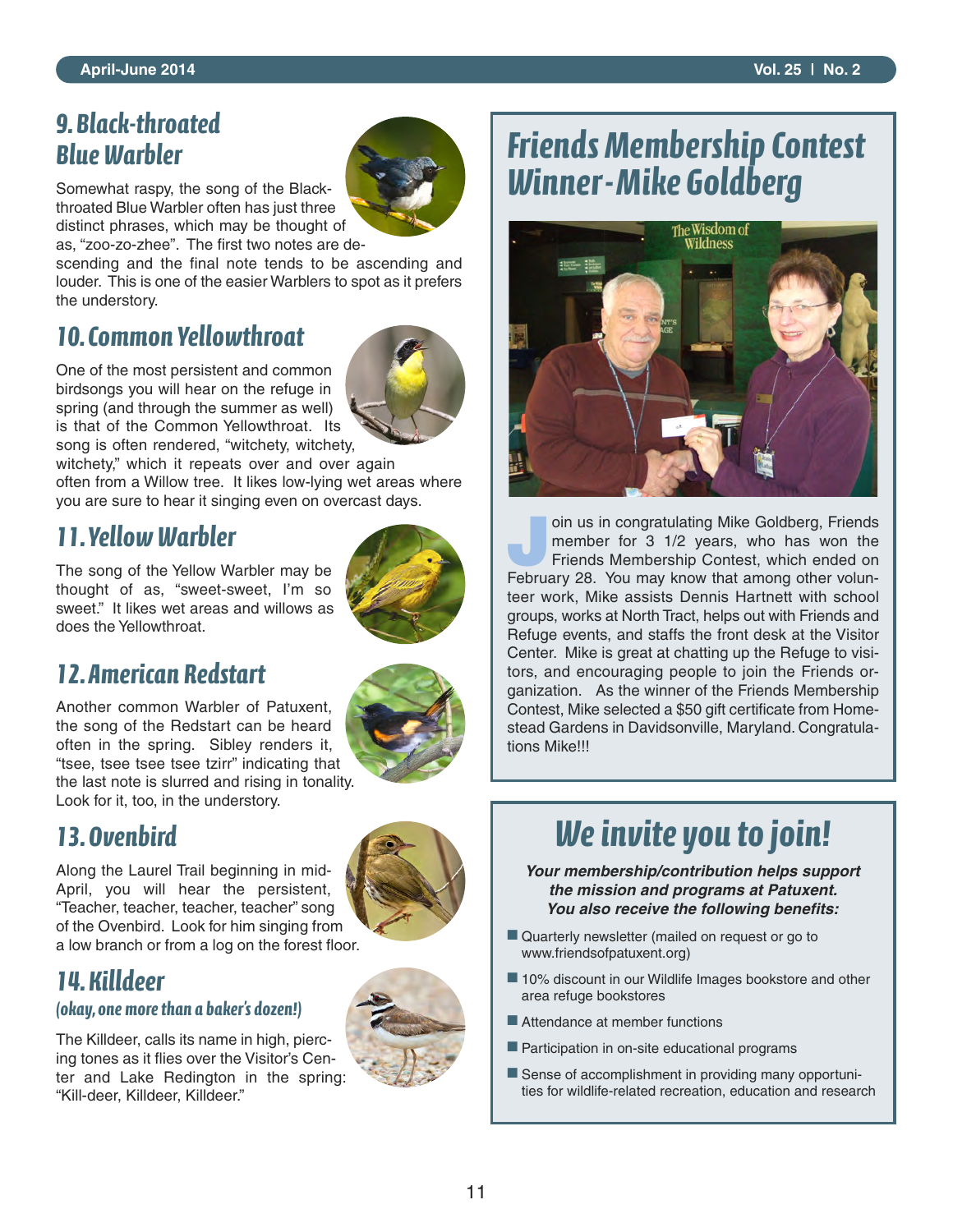# *Spring 2014 Exhibits in the Hollingsworth Gallery*

*Faith Leahy-Thielke, Patuxent Research Refuge Volunteer*

**S**pring in the Hollingsworth riety to our exhibit hall. In April, Gallery will bring interesting vawe'll see intarsia from Russell Lehman of Beltsville; in May, scratchboard art from Marilu Tousignaut of New Market; and in June, stunning photo images from Wil and Donna Hershberger of Hedgesville, West Virginia.

We've all seen intarsia, but I had never heard the term before. It is a woodworking craft that assembles cut pieces of different varieties of wood, chosen for grain and color, to create an image. Finish is applied to the completed work."Russ" Lehman states that though his method is inspired by intarsia, it's not "true" intarsia.The Beltsville artist crafts his work from a single piece of wood. He cuts and shapes pieces, and then, adds wood stain or ink to each before he glues them back together on the "host piece." Lehman writes that he had no prior experience in woodworking until his retirement in 2010. He then "reconnected" with a "hardly-ever used scroll saw" purchased 20 years earlier, and experimented with "simple" scroll patterns like puzzles, crosses and dragons. His daughter-in-law had given him a piece of intarsia as a Christmas present. Intrigued, he set out to try his hand - and has hardly looked back! Many of his pieces were inspired by a love of nature fostered by summers in childhood on his grandparents' farm near Annapolis. These works range in size from 4"x6" to 12"x16" and many were prepared for his Hollingsworth exhibit.

May introduces us to scratchboard and Marilu Tousignaut. Scratchboard is a medium that replaced bulkier engraving materials and enabled quality reproductions for illustrations (in the pre-digital age). A stiff backing is finely coated

with clay and one or more layers of watercolor, airbrush, ink, color pencil or acrylics. A sharp angled tool "scratches" away surface layers to create a drawing. Colored inks can be used to retouch and enhance it. Tousignaut begins with a photo or sketch of her subject. She uses Ampersand Black Clayboard because she has found this gives the "smoothest and most easily-incised marks." She sprays a finished piece with several light coats of a fixative. Tousignaut writes that images of animals and birds are the subjects of most of her artwork - that their ability to adapt and their beauty continue to amaze her. She hopes her attempts to portray them on paper, canvas, and scratchboard might meet with their approval. Recently, her work was juried and accepted into the International Society of Scratchboard Artists. It is interesting that after extensive bicoastal experiences, she's settled in the rolling hills of central Maryland with a studio at the edge of the woods. She looks forward to the Hollingsworth exhibit as well as those of the Scratchboard Society.

June's photographers, Wil and Donna Hershberger are repeat exhibitors and later, we hope, at least threepeat. From their base in Hedgesville, West Virginia, the Hershbergers have ranged far and wide with cameras and recording equipment. Their online photo gallery comprises images of birds in their "natural setting" exhibiting "natural behaviors" as well as insects, wildflowers and "scenics." One of Wil's "scenics" is a spectacular image caught in the Grand Tetons in early fall. At sunrise, he shot Mt. Moral flanked by water and vegetation and backed by an orange-gold cloud. He writes that printed as it was, the image looked contrived - adding blue made it look believable. At the Easton Waterfowl Festival, a jury of his peers gave Hershberger a "Best in Show" for this photo. An adjunct to Hershberger's efforts to reproduce a "natural essence" is the recording of nearly 2000 bird and insect vocalizations archived at Cornell University's Macaulay Library.

In addition to their own work, Wil and Donna also offer weekend and daylong nature photography workshops for beginners and intermediates. Helping others "that want to capture their own vision on film or digital is a passion for this team."

It's really pleasant (writing from the dead of winter) to "think spring," and look forward to our wonderful spring exhibits... ■

## *CAllING FOR YOUR ARTIClES AND PHOTOS*

**We're looking for articles—your articles—and cool photos for future Fiends newsletters. You don't have to be a professional writer. Just jot** down a paragraph or two about a nature topic dear to your heart. Or send us a photo or two of a beautiful plant, cute wild critter, or people at a Refuge or Friends event. And if you will, please include a caption for your photos.

Here's where to send them: Diana\_ogilvie@fws.gov or jelatham@verizon.net Thank you so much!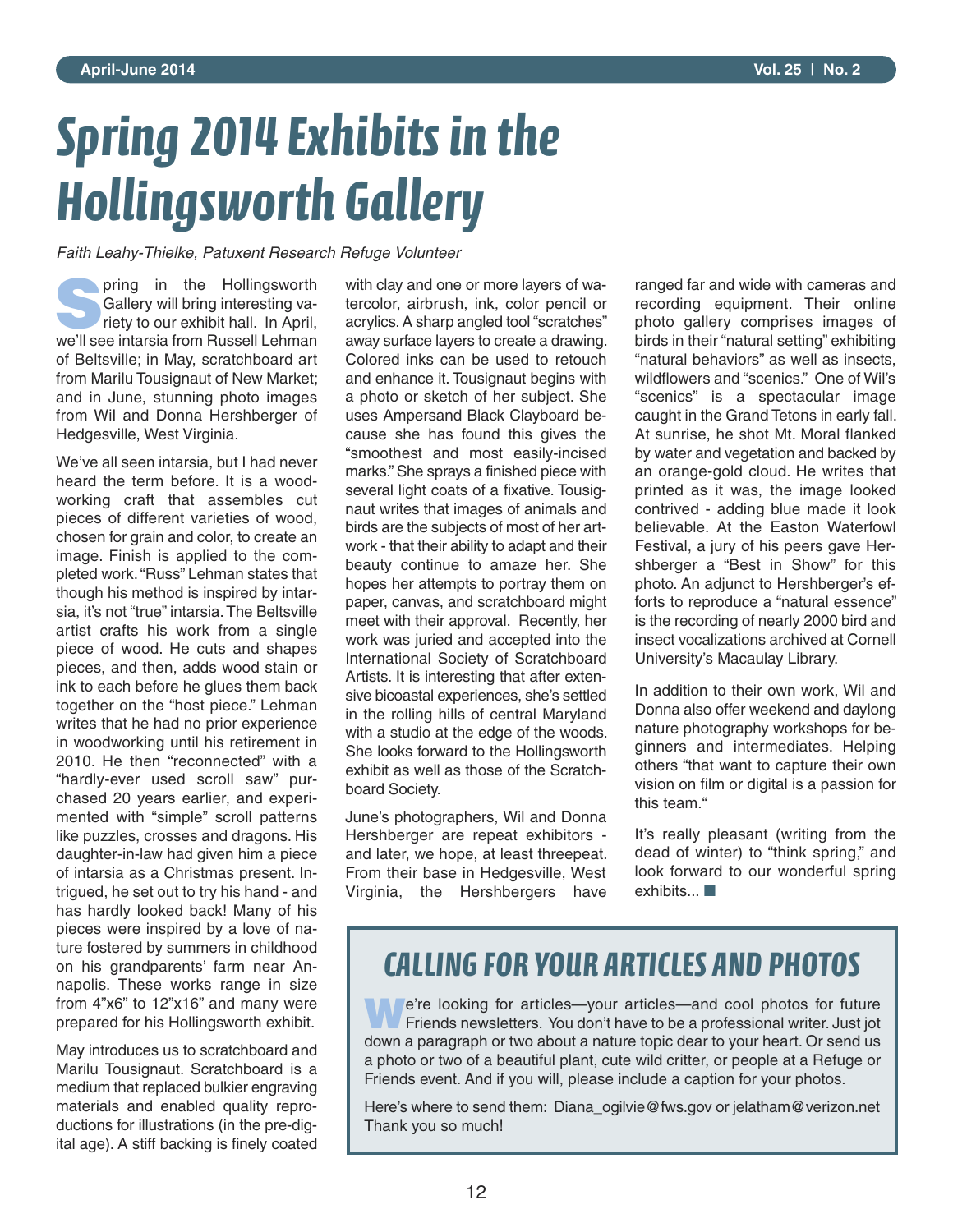# *Winter Bird Count for Kids*

*Jessica Helmbold, Winter Bird Count for Kids Coordinator*

**O**n January 11, 2014, Patuxent Research Refuge hosted its third annual Winter Bird Count for Kids event, an event patterned after the Audubon Christmas Bird Count. This year we expanded the age range to include 5 - 7 year olds. This allowed more families to bring more of their children to share in the experience. This year the children also spent time learning about and labeling the parts of a bird; drawing the birds they saw and then sharing their artwork during the Tally Rally.

The weather was not really on our side that day; it rained all morning and was also very foggy. The eight participants who attended the event did get a little wet and our lists of birds were short, but they all seemed to have a good time. As nature education advocate Richard Louv once said "There is no such thing as bad weather, just the wrong clothing." We went with that spirit in mind and set out to enjoy the wildlife that would inevitably be present, rain or shine. Between the two groups we saw a few Canada geese, crows, ring-necked ducks, tufted titmouse, mockingbirds and others and heard lots of blue jay alarm calls. Our 5-7 year old group was led by Dave Burgevin and Amy. I joined them on part of their hike around the



*All the young birders that took part in the 3rd Annual Winter Bird Count For Kids received certificates of participation.*

Conservation Loop Trail, Schoolyard Habitat and Lake Redington. We did see some birds and while many were very common, they had not been seen previously by our budding 5-7 year old birders. Our older group of 8-9 year olds enjoyed the expertise of Ross Feldner and Diane Buckley-Maidt. Behind the scenes Pauline Chvilicek and I put together the displays, entered the results



into the computer and wrote up the certificates, among many other things.

Our event usually starts with an instructional session from 8:30-9:30 where the participants learn how to use binoculars and identify birds. Then our seasoned birding volunteers and educators take them out on the trails to count birds. They return from the outdoors to spend time doing other fun activities related to birding. Then they have lunch and finish the day wrapping up and sharing their results. At the end of the day, the kids all receive certificates of participation and hopefully go away with more of a passion for bird watching.

None of this would be possible without the help of our amazingly passionate volunteers and staff. Here is to another great year of inspiring a passion for birding in our young ones and to hopefully successive years of Winter Bird Count for Kids programs. Please feel free to contact me if you have more questions about this wonderful program or would like more information on getting involved in the future. ■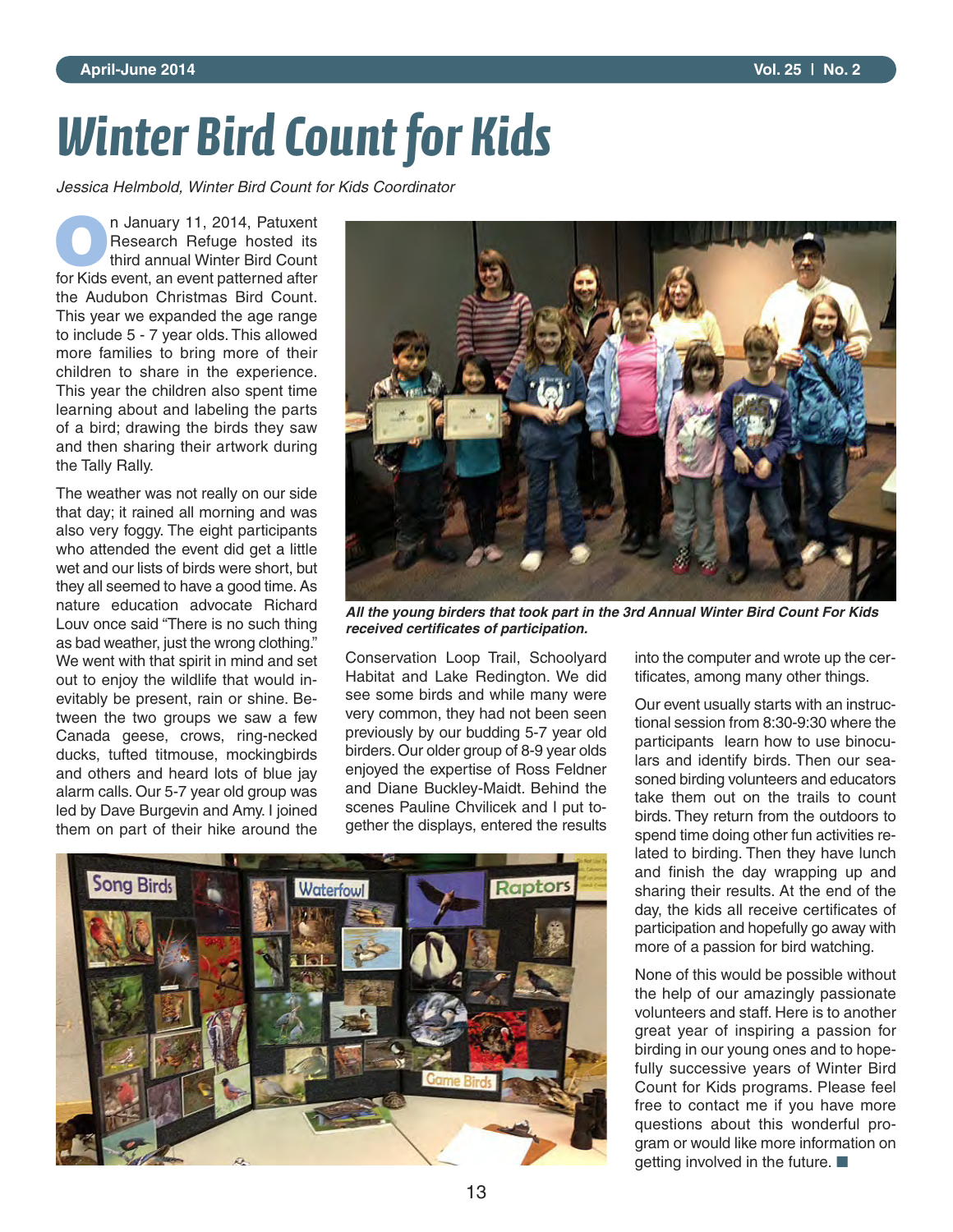# *Friends of Patuxent Wildlife Holiday Bazaar*

**Thank you so much to everyone that supported the 2013 Wildlife Holiday Bazaar by donating items and baked goods, and helping with set up on Friday. Special thanks go to the volunteers and staff who** iday Bazaar by donating items and baked goods, and helping with set up on Friday. Special thanks go to the volunteers and staff who helped on the Saturday of the event. You were wonderful, as usual. The Bazaar Committee appreciated your efforts, and the vendors loved you.



We raised about \$1,700 for Friends of Patuxent to be used in support of the Refuge and Research Center. And we had so much fun that we're going to do it again in 2014

The 2014 Holiday Bazaar has a new, earlier date - **November 15.** The deadline for donations is November 7. It's not too early to start looking for those forgotten treasures. When you drop them at the Visitor Center,



*PLEASE* remember to fill out a donation form and make a copy for yourself.This year we will *NOT* be accepting posters, flat art or large frames.

New this year - *Handmade by Friends* - an area dedicated to new items handmade by Friends (and friends of Friends.) We already have scarves, hats, and wooden ornaments. If you are a handcrafter please consider donating one or more of your creations.

The Holiday Bazaar committee is looking for help with marketing and publicity. We are looking for one or more people to take on the following projects:

- 
- Create a press packet
- Research options for advertising in the Washington Post and Baltimore Sun
- Make sure the Bazaar is listed in local newspapers
- Submit listings to event web sites

#### **For more information contact Brenda Stone at stonesoop@comcast.net or 301-490-0384.**

We're always looking for new and different vendors, preferably folks who have nature or wildlife related merchandise. Contact Jeanne Latham at jelatham@verizon.net or 410-212-2280 regarding vendors.



## *Visit us on Facebook and Twitter*

**https://www.facebook.com/PatuxentResearchRefuge https://twitter.com/USFWSNortheast/status/78546358377783296**

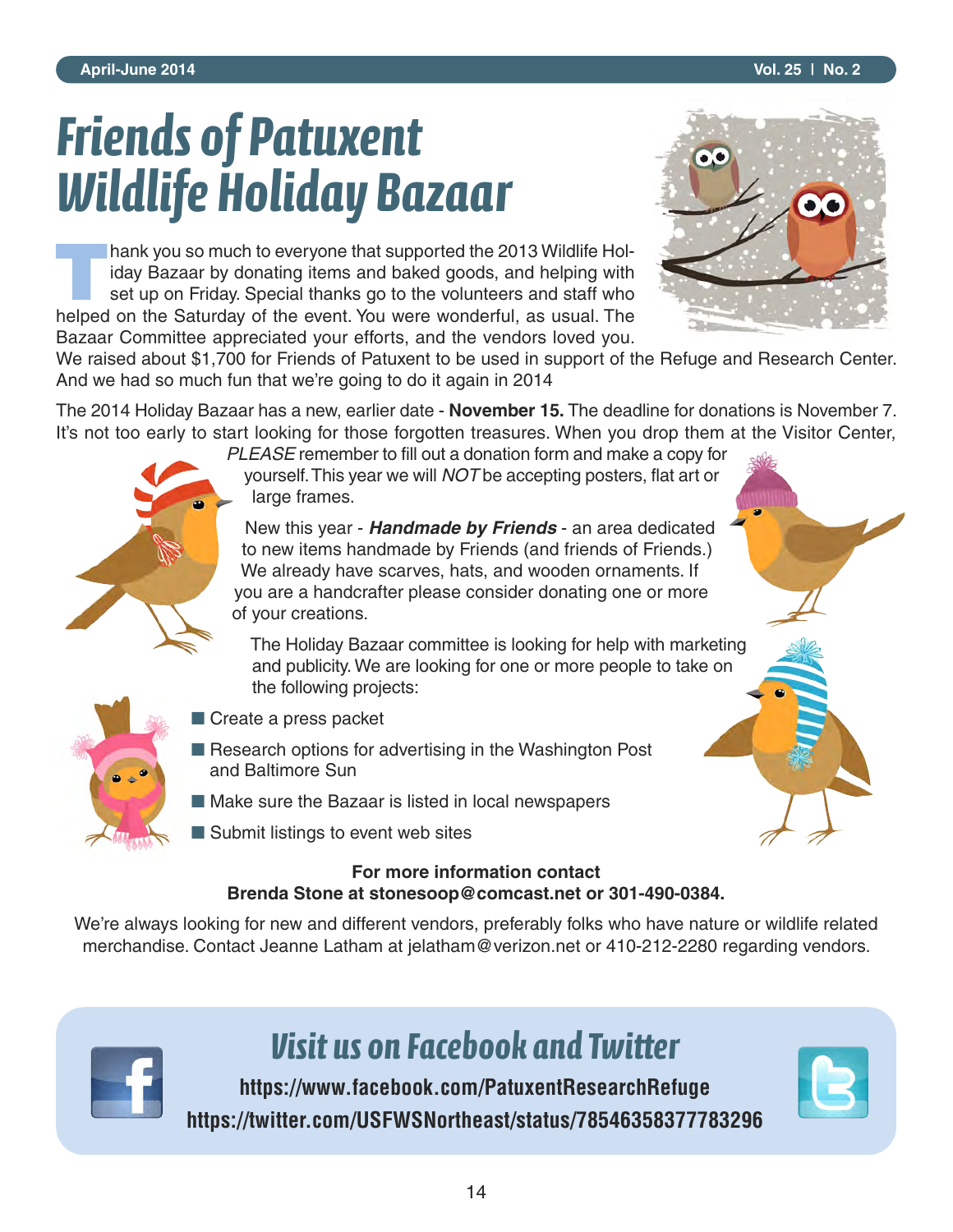# *Friends Membership Committee Reports Significant Increase in Paid Members*

*Dan Messier, Patuxent Volunteer*

**Early in 2013 the Friends Board of Directors decided to increase financial support for the Friends and the refuge<br>by adopting a policy to ask members to pay dues. This policy was adopted following research that was con-<br>d** by adopting a policy to ask members to pay dues. This policy was adopted following research that was conducted by the Membership Committee. One major research effort was a survey of over 200 Friends groups across the country.The survey was conducted with the help of the National Wildlife Refuge Association. The survey got an impressive response from 70 Friends organizations. The results showed that over 80% of the Friends groups had some form of paid memberships.

*As of September the Membership Committee had a 43% increase in paid members.* The number of paid members rose from 55 in January to 97 in September. The most significant increase was in the category of "Contributors," whose numbers increased from 4 to 14.

With funding for the NFWS and refuges across the country facing a very uncertain future, this increase in financial support is welcome news. Funding for environmental groups across the country is becoming more challenging.The Membership Committee recently concluded a membership drive and is developing special monthly programs for Friends members. The committee hopes to continue increasing its support for the refuge. If you have any ideas for future Members programs please contact a member of the committee with your suggestions.

If you haven't done so, please join over 200 others who are members of Friends and help support our refuge and the research center.

## **JOIN TODAY! MEMBERSHIP APPLICATION**

| (E-mail address will not be sold or shared.<br>It will be used for Friends and Refuge announcements only.) |  |  | <b>FRIENDS OF</b><br><b>PATUXENT</b> |  |  |
|------------------------------------------------------------------------------------------------------------|--|--|--------------------------------------|--|--|
|                                                                                                            |  |  |                                      |  |  |
| $\Box$ New $\Box$ Renewal $\Box$ Individual (\$15/yr) $\Box$ Family (\$20/yr) $\Box$ Contributor (\$50/yr) |  |  |                                      |  |  |
| Make check to "Friends of Patuxent" and mail to address on reverse side of this page.                      |  |  |                                      |  |  |
| $\Box$ Check here if you would like save a tree by reading our quarterly newsletter online.                |  |  |                                      |  |  |